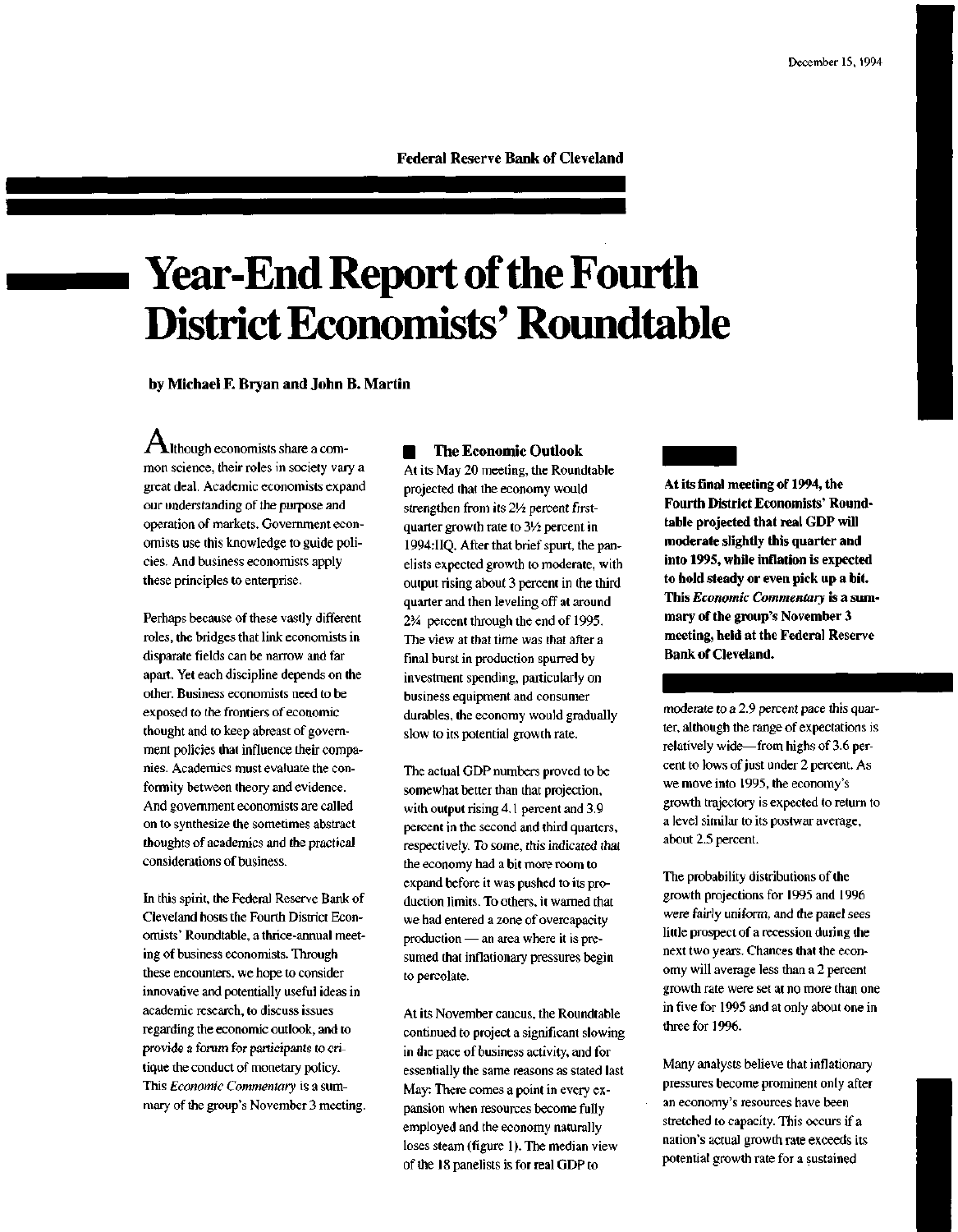period or if the rate of unemployment falls below its "natural" level. However, there was no obvious consensus among the participants on where the U.S. economy's capacity stands (table 1). Most think that the potential growth rate is near 2.5 percent per year — similar to the group's 1995 GDP forecast. But a significant contingent believes that the potential growth rate may be substantially higher: More than 20 percent set it at 3 percent per year or more. Similarly, about one in three panelists thinks that full employment will not be reached until the jobless rate falls into the 5.4 to 5.6 percent range, about *<sup>l</sup>A* percentage point below its October level.

Few in the group expect any measurable improvement in inflation over the next year or two, however, and there is a general belief that it may actually pick up slightly in the latter half of 1995 (figure 2). The most optimistic projections see the Consumer Price Index (CPI) rising at a 3 percent pace over the next five quarters, not much different from its trend over the past five quarters. The pessimists in the group see inflation moving just above 4 percent next year.

Understanding, let alone predicting, cyclical movements in the economy has frustrated economists for centuries. Surprisingly, the variations in business activity that tend to get the most attention business cycles — are generally much smaller than the variations that occur over the course of a typical year, or the "seasonal cycle." Indeed, it has long been recognized that seasonal fluctuations are the dominant source of overall changes in business activity: Harvests are abundant in the fall, but obviously scarce during the winter. Industrial production drops off during the summer as workers take vacations, and spending is strong late in the year as shoppers prepare for the holidays. But seasonal fluctuations are presumed to be easily predicted and, moreover, to fall beyond the scope of economic policy. Thus, they are seen as being of little practical relevance.

Failure to predict and control the business cycle using conventional economic theory has led many economists to reexamine the seasonal cycle in hopes of shedding new light on the origin of busi-



#### a. Preliminary data.

**NOTE:** High and low are the average of the three highest and lowest forecasts, respectively. **SOURCES:** Fourth District Economists' Roundtable, Federal Reserve Bank of Cleveland, November 3, 1994; and U.S. Department of Commerce, Bureau of Economic Analysis.

ness cycles. In a very practical way, our understanding of the business cycle depends crucially on our understanding of the seasonal cycle. Because most economists employ data that have been "seasonally adjusted," or purged of their presumed seasonal movements, any mismeasurement of the latter guarantees a misinterpretation of the former. More generally, many of the same issues we struggle with in our search to understand and forecast the business cycle are also true at a seasonal frequency. So what is the source and propagation of these fluctuations? Jeffrey A. Miron of Boston University and the National Bureau of Economic Research (NBER) discussed his work on seasonal cycles and their shared traits with the business cycle.

## **• Seasonal Cycles** and Business Cycles

*Jeffrey A. Miron, Boston University and the NBER*

*Macroeconomists typically study business cycles, the short-term, irregular ups and downs in economic activity. These fluctuations are obviously of great interest, but they are not the only kind of short-term fluctuations. Another impor-* *tant source of such variations is seasonal cycles, the regular ups and downs that occur on a yearly basis.*

*A first fact to note about seasonal cycles is that they are large in comparison to business cycles. In the United States, real GDP declines about 8 percent from the fourth quarter to the first quarter on average, or at a 32 percent annual rate. Thus, accounting for seasonal fluctuations has potentially substantial implications for the study of business cycles.*

*The second striking fact about seasonal cycles is that they display many of the same empirical regularities as business cycles. Over the seasonal cycle, real output and nominal money are highly correlated, production and sales move together closely, labor input appears insufficiently responsive to movements in output, and fluctuations in output across disparate sectors of the economy are highly correlated. These are the same stylized facts that characterize business cycles.*

*In addition, the amounts of seasonal and cyclical variation are correlated crosssectionally. Specifically, countries and '*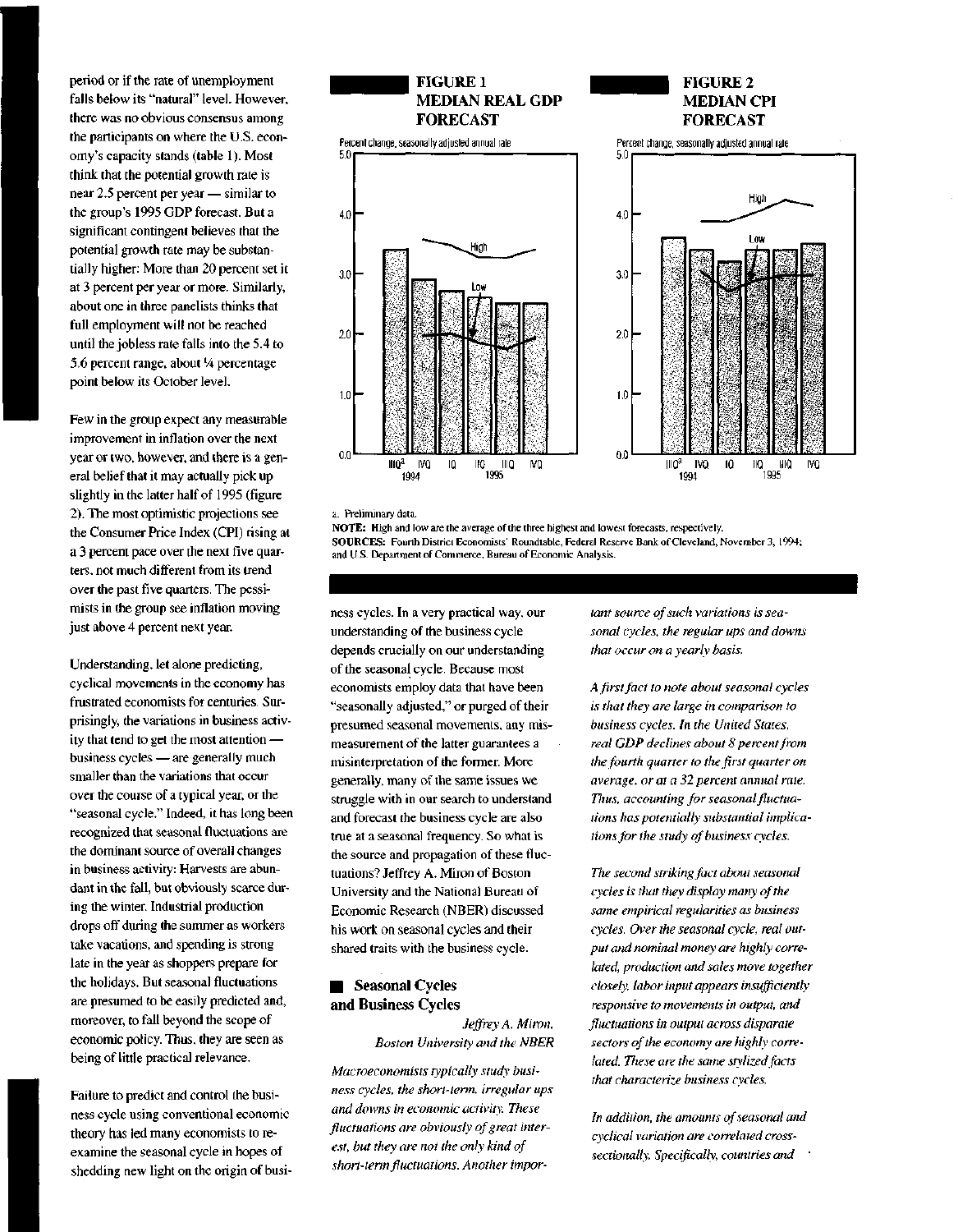## **TABLE 1 ECONOMIC ASSUMPTIONS OF THE FOURTH DISTRICT ECONOMISTS' ROUNDTABLE**

What is the current growth rate of potential GDP? **Percent of respondents** 2.4-2.6% 2.7-2.9% 3.0-3.2% 3.3-3.5% 44 33 17 6 What is the current natural rate of unemployment? 5.4-5.6% 5.7-5.9% 6.0-6.2% 6.3-6.5% **Percent of respondents** 33 **22 39 6**

## **TABLE 2 MONETARY POLICY PREFERENCES EXPRESSED BY THE FOURTH DISTRICT ECONOMISTS' ROUNDTABLE**

What federal funds rate do you prefer at the present time? (October rate = 4.76%) What federal funds rate do you judge to be consistent with price stability?

|                | Percent of<br>respondents |                | Percent of<br>respondents |
|----------------|---------------------------|----------------|---------------------------|
| $4.5 - 4.99\%$ | 17                        | $4.5 - 4.99\%$ | 19                        |
| 5.0-5.49%      | 50                        | 5.0-5.49%      | 38                        |
| 5.5-5.99%      | 17                        | 5.5-5.99%      | 0                         |
| $6.0 - 6.49\%$ |                           | $6.0 - 6.49%$  | 25                        |
| $6.5 - 6.99\%$ | 6                         | $6.5 - 6.99\%$ | 6                         |
|                |                           | 7.0-7.49%      | 13                        |

**NOTE:** Percentages may not sum to 100 because of rounding.

**SOURCE:** Fourth District Economists' Roundtable, Federal Reserve Bank of Cleveland, November 3,1994.

*industries that display large amounts of seasonal variation also display large amounts of cyclical variation. The most natural explanation for this robust empirical finding is that the economic mechanisms that propagate seasonal cycles are similar to those that propagate business cycles. Thus, this finding suggests that one can learn about the nature of business cycles by studying seasonal cycles.*

*Study of the seasonal fluctuations in specific sectors of the economy has provided a number of interesting conclusions about the nature of aggregate fluctuations generally. For example, examination of the production behavior of the manufacturing sector suggests that cost shocks are an unimportant source of aggregate fluctuations. Continued attempts to integrate the study of seasonal cycles and business cycles appear to be a highly promising avenue for expanding our knowledge of both kinds of cycles.*

The similarities between seasonal cycles and business cycles may be more than just an intellectual curiosity and may provide general insight into the origin of cycles. Several recent articles have suggested that the seasonal cycle and the

business cycle are intertwined, such that our estimation of one cannot be made independent of the other. That is, the seasonal cycle may be contingent on the current state of the business cycle. One such article was co-authored by Stephen G. Cecchetti of Ohio State University and the NBER, who talked with the Roundtable about his work.

## **• Interactions between Seasonal Cycles and Business Cycles**

*Stephen G. Cecchetti, Ohio State University and the NBER*

*Real-time analysis of the detailed components of industrial production suggests that interactions between seasonal and cyclical shifts are quite common. One example of such an interaction comes from the recent experience of firms in the paper and pulp industry. Near the end of the expansion of the 1980s, nonseasonally adjusted data showed that the industry was operating continuously at very high rates of capacity utilization. But because production had fluctuated seasonally in the past, reported seasonally adjusted numbers showed variation in output. In particular, declines were noted in seasonally adjusted output during the typically high production months.*

*Using disaggregated data on production, it is straightforward to show that seasonality is not the same at different stages of the business cycle. For example, seasonality in output in the oil industry, as measured by the variance in the seasonals, declines by nearly half from a typical recession to a typical boom. By contrast, going from a recession to a boom raises the seasonality of transportation equipment production by a factor of three and one-half!*

*What can we learn from this, and what problems does it pose? In a recent paper, my co-authors and I discussed how we can use this empirical evidence, together with information on inventory fluctuations, to help determine the structure of firms' production costs.*' *Our findings allow us to comment on a recent academic debate over the causes of business cycle fluctuations. If firms face increasing returns to scale, meaning that the marginal cost of producing an additional unit of output declines with the quantity produced, then it may be possible to explain business cycles by appealing to the idea that there are naturally high and low periods of activity stemming from the efficient use of resources. Although our evidence is consistent with this possibility in several isolated industries, it is not widely true, so we discount the possibility that the cycles are due to the optimal temporal bunching of economic activity.*

*Beyond the academic interest in these findings, they also have some practical importance. To the extent that business cycles and seasonal cycles are intertwined, standard seasonal adjustment techniques will not work. In fact, the use of government-supplied seasonally adjusted data may give an inaccurate impression of the nature of cyclical fluctuations. To see why, return to the paper and pulp industry example and note that if a business cycle downturn were to occur in the month following a naturally high season, then the turning point would be mistimed: One would think that the downturn began before it actually did. The lesson is to use seasonally unadjusted data whenever possible, keeping in mind the possibility that seasonally adjusted data may be easy to misinterpret.*